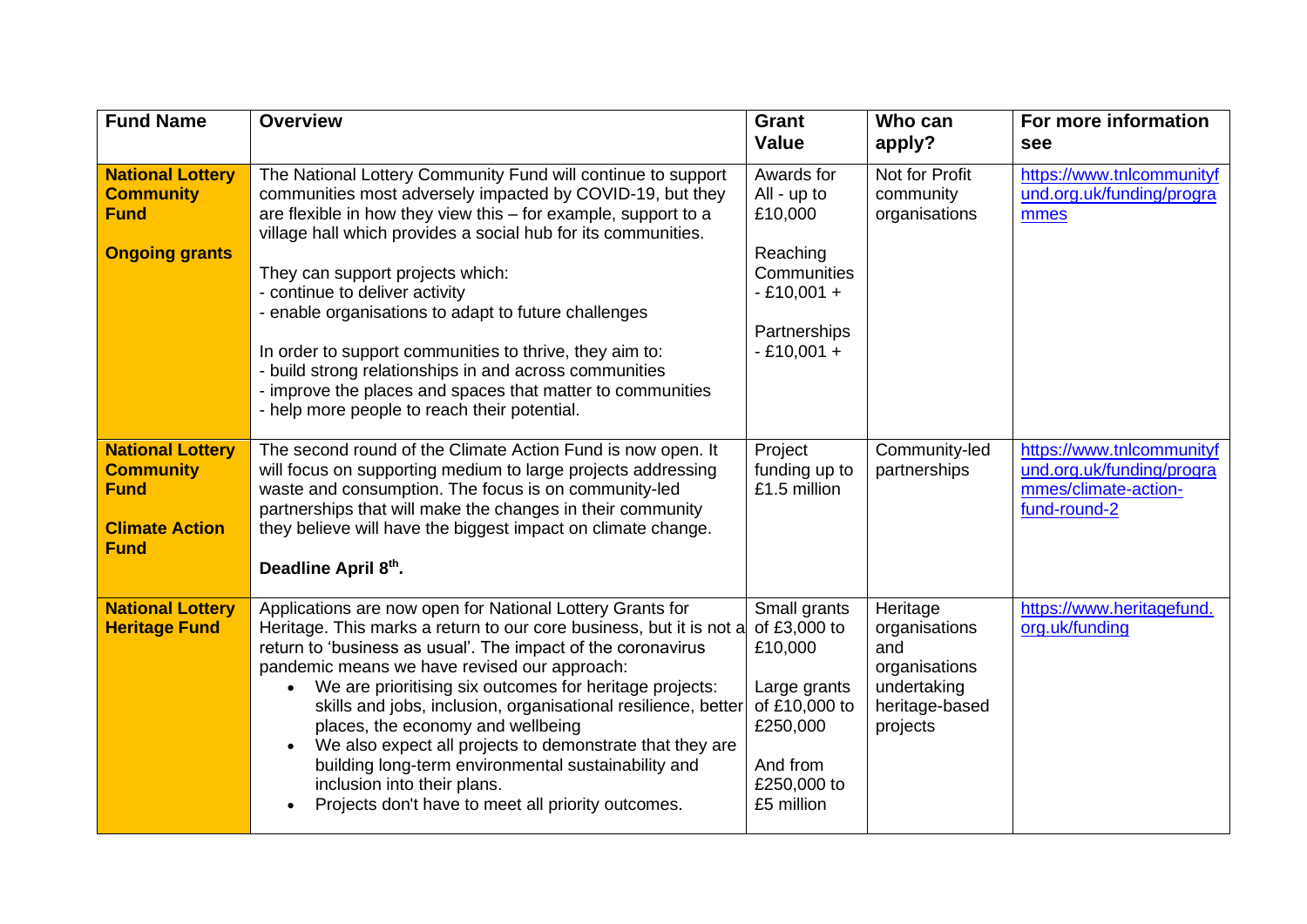| <b>National Lottery</b><br><b>Arts Fund -</b><br><b>Arts Council</b><br><b>England</b><br><b>Project Grants</b>                  | The Arts Council's National Lottery Project Grants have re-<br>opened, with an increased budget of £77.9 million available<br>until April 2021.<br>Changes have been made to the eligibility criteria to make the<br>fund more responsive to the needs of smaller independent<br>organisations and individual practitioners                                                                                                                                                                                                                                                                                                                                                                                                                                                                                                                | Small grants<br>of £15,000 or<br>under<br>Large grants<br>of £15,000 or<br>over                                                          | Arts<br>organisations,<br>museums and<br>libraries and arts<br>practitioners       | https://www.artscouncil.or<br>g.uk/projectgrants                                              |
|----------------------------------------------------------------------------------------------------------------------------------|--------------------------------------------------------------------------------------------------------------------------------------------------------------------------------------------------------------------------------------------------------------------------------------------------------------------------------------------------------------------------------------------------------------------------------------------------------------------------------------------------------------------------------------------------------------------------------------------------------------------------------------------------------------------------------------------------------------------------------------------------------------------------------------------------------------------------------------------|------------------------------------------------------------------------------------------------------------------------------------------|------------------------------------------------------------------------------------|-----------------------------------------------------------------------------------------------|
| <b>National Lottery</b><br><b>Sports Fund -</b><br><b>Sport England</b><br><b>Return to Play</b>                                 | There are three parts to this new fund:<br>Small Grants – to help sport and activity groups, clubs<br>$\bullet$<br>and organisations respond to the immediate challenges<br>of returning to play in a coronavirus-safe way.<br>It also offers up to £3,000 awards towards the running<br>costs of organisations supporting the most deprived<br>communities.<br>Community Asset Fund (CAF) - to help local sports<br>$\bullet$<br>clubs and organisations adapt and open important<br>places and spaces to help their local community return<br>to play safely.<br>Active Together – is a crowdfunding initiative that can<br>match fund, up to £10,000, successful Crowdfunder<br>campaigns from a pot of £1.5m. The partnership with<br>Crowdfunder also includes advice, guidance and<br>training to help create a successful campaign. | Small grants<br>between<br>£300 and<br>£10,000.<br>CAF grants<br>between<br>£10,001 and<br>£50,000.<br>Match<br>funding up to<br>£10,000 | Not for profit<br>organisations in<br>the sport and<br>physical activity<br>sector | https://www.sportengland.<br>org/how-we-can-help/our-<br>funds                                |
| <b>National Lottery</b><br><b>Sports Fund -</b><br><b>Sport England</b><br><b>Tackling</b><br><b>Inequalities</b><br><b>Fund</b> | This fund has been created to try and help reduce the negative<br>impact on activity levels in under-represented groups, with a<br>specific focus on:<br>Lower socio-economic groups<br>$\bullet$<br>Black, Asian & Minority Ethnic communities<br>People with disabilities<br>$\bullet$<br>People with long-term health conditions<br>$\bullet$<br>Access to this fund is available through Northamptonshire<br>Sport, www.northamptonshiresport.org/                                                                                                                                                                                                                                                                                                                                                                                     | Contact<br>Northampton<br>shire Sport<br>for details                                                                                     | Community<br>organisations                                                         | https://www.sportengland.<br>org/how-we-can-help/our-<br>funds/tackling-<br>inequalities-fund |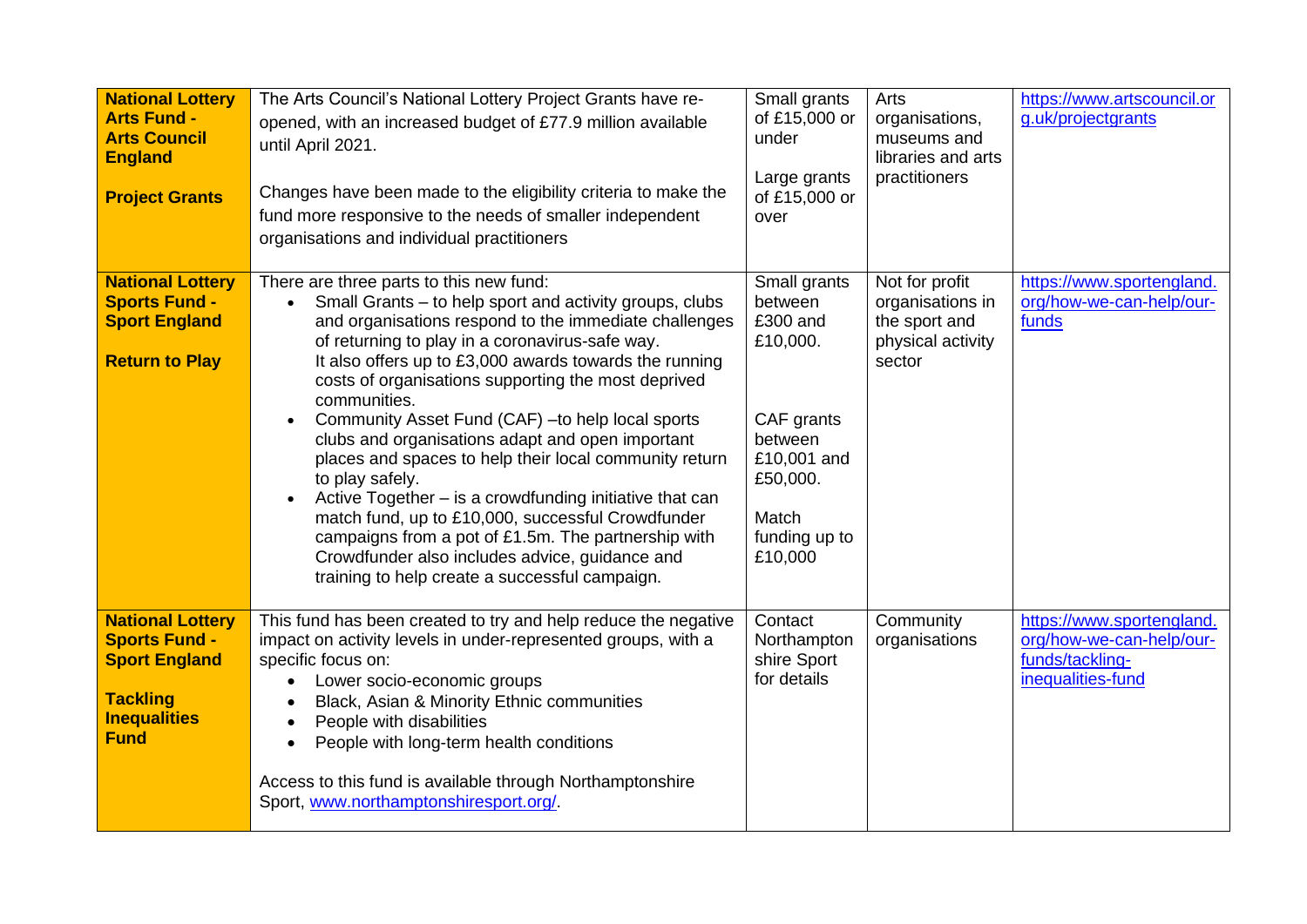| <b>Active</b><br><b>Partnerships</b>                     | The Department for Education has announced an investment<br>of £10.1 million of funding to enable schools to open their<br>sports facilities outside of school hours, to be distributed<br>through Active Partnerships working with Sport England.<br>For more information contact Charlie Crane<br>ccrane@ActivePartnerships.org                        |                                                         | <b>Schools</b>                                                   | https://www.activepartners<br>hips.org/latest                                                                       |
|----------------------------------------------------------|----------------------------------------------------------------------------------------------------------------------------------------------------------------------------------------------------------------------------------------------------------------------------------------------------------------------------------------------------------|---------------------------------------------------------|------------------------------------------------------------------|---------------------------------------------------------------------------------------------------------------------|
| <b>The Alpkit</b><br><b>Foundation</b>                   | The Foundation makes small awards to people, groups and<br>schools that work to remove the barriers in getting outdoors<br>and experience wild places.                                                                                                                                                                                                   | Up to £500                                              | Community<br>organisations                                       | https://alpkit.com/pages/fo<br>undation#apply                                                                       |
| <b>The Art Fund</b>                                      | The Art Fund has a number of different funding programmes.<br>Some are open now and some will launch soon. They include:<br>Professional network grants<br>Small project grants<br>Acquisition grants.                                                                                                                                                   | <b>Grant sizes</b><br>vary                              | Public<br>museums,<br>galleries and<br>cultural<br>organisations | https://www.artfund.org/su<br>pporting-<br>museums/funding-grants-<br>for-museums                                   |
| <b>Aviva</b><br><b>Community</b><br><b>Fund</b>          | Aviva have teamed up with Crowdfunder to give organisations<br>the opportunity to build their capabilities. Funding is for:<br>• Community resilience: tackling inequality and improving<br>environments to build more resilient communities<br>• Financial capability and inclusion: giving people the tools to<br>become more financially independent. | Up to<br>£50,000                                        | Charities and<br>CICs with<br>annual income<br>below £1 million  | https://www.avivacommun<br>ityfund.co.uk/start-<br>crowdfunding                                                     |
| <b>Barclays</b>                                          | Barclays has opened a COVID-19 Colleague Matched<br>Donations Programme to match personal donations or active<br>fundraising efforts by staff to support their chosen charities<br>who are helping COVID-19 relief efforts in their communities.                                                                                                         | Match<br>funding for<br>fundraising                     | Charities                                                        | https://home.barclays/soci<br>ety/investing-in-our-<br>communities/barclays-<br>covid-19-community-aid-<br>package/ |
| <b>The Big Give</b><br><b>Green Match</b><br><b>Fund</b> | The Green Match Fund is a match funding campaign for<br>charities which are working on environmental issues as part of<br>their core mission. All public donations made to participating<br>charities via the Big Give.org.uk during the week of the<br>campaign (22-29 April) will be matched up to a specific<br>amount.                               | Match<br>funding for<br>fundraising<br>up to<br>£25,000 | <b>Charities</b>                                                 | https://www.thebiggive.org<br>.uk/s/green-match-fund                                                                |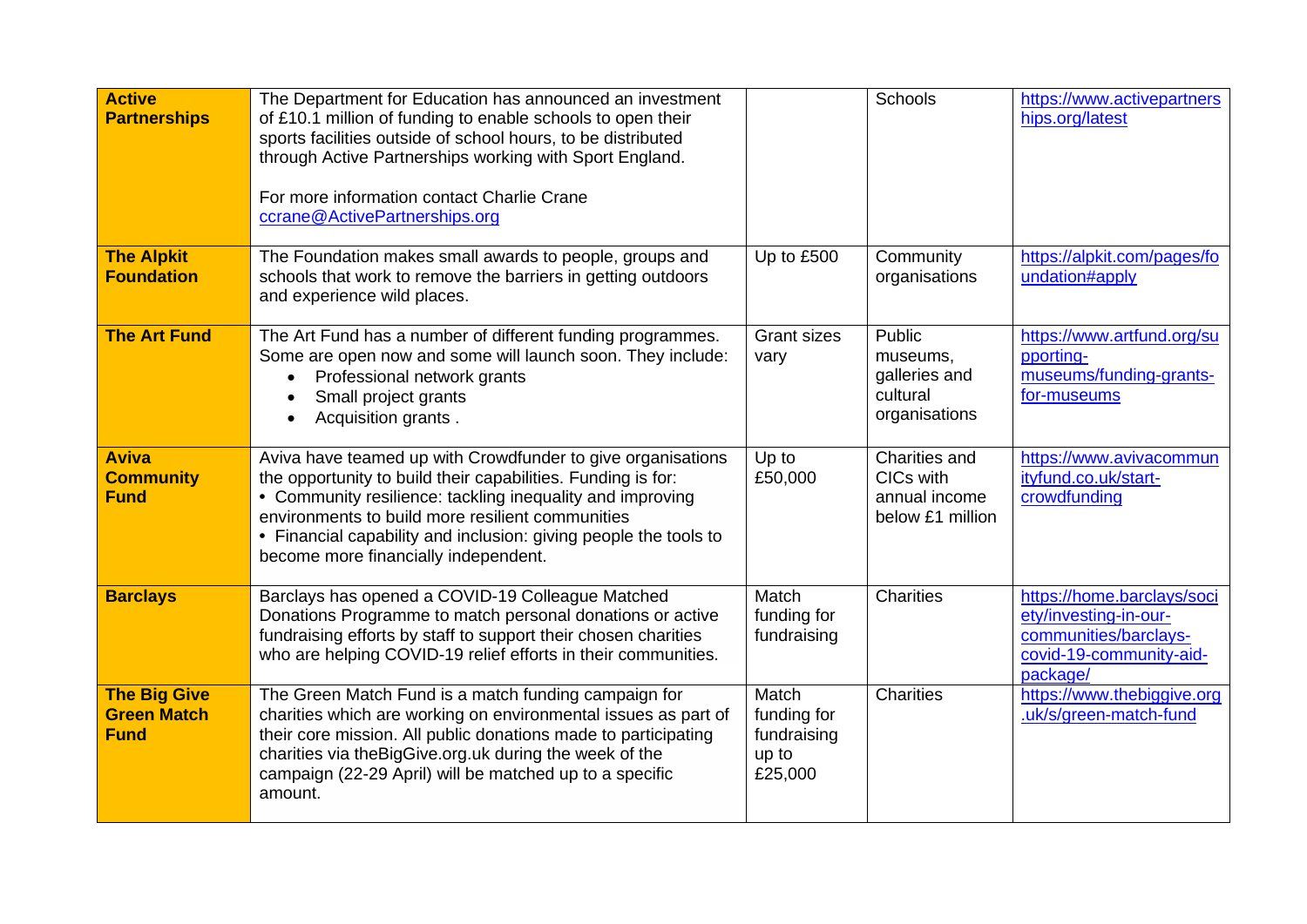| <b>BlueSpark</b><br><b>Foundation</b>                                       | The Foundation value academic, vocational, artistic and<br>sporting endeavour in equal measure but are particularly keen<br>to support projects which will help enhance the self-confidence,<br>team working skills and future employability of children and<br>young people.                                              | Up to £5,000                                                             | Schools,<br>colleges and<br>community<br>groups                                                   | http://bluesparkfoundation<br>.org.uk/                                                              |
|-----------------------------------------------------------------------------|----------------------------------------------------------------------------------------------------------------------------------------------------------------------------------------------------------------------------------------------------------------------------------------------------------------------------|--------------------------------------------------------------------------|---------------------------------------------------------------------------------------------------|-----------------------------------------------------------------------------------------------------|
| <b>Cash for Clubs</b>                                                       | Cash for Clubs is teaming up with Made by Sport to offer<br>community sports clubs and organisations the chance to<br>receive £2,021 through the new Clubs in Crisis Fund.<br>The fund will open towards the end of March.                                                                                                 | Grants of<br>£2,021                                                      | Grassroots<br>sports clubs                                                                        | https://cash-4-<br>clubs.com/2021-clubs-in-<br>crisis                                               |
| <b>Central England</b><br>Co-op<br><b>Community</b><br><b>Dividend Fund</b> | The Co-op supports for local good causes, community<br>groups and charities who are responding to impacts of the<br>COVID-19 pandemic. They welcome applications from<br>organisations providing the basics including food and<br>addressing mental health and wellbeing issues.                                           | Grants<br>between<br>£100 and<br>£5,000.                                 | <b>Central England</b><br>Co-op members                                                           | https://www.centralenglan<br>d.coop/community-covid/                                                |
| <b>Children in Need</b>                                                     | BBC Children in Need gives grants for projects working with<br>children and young people aged 18 years and under<br>experiencing disadvantage through:<br>Illness, distress, abuse or neglect.<br>Any kind of disability.<br>Behavioural or psychological difficulties.<br>Living in poverty or situations of deprivation. | Small grants<br>up to<br>£10,000 pa<br>Main grants<br>over £10,000<br>pa | Not-for-profit<br>organisations<br>who work with<br>disadvantaged<br>children and<br>young people | https://www.bbcchildrenin<br>need.co.uk/grants/                                                     |
| <b>Comic Relief</b><br><b>Community</b><br><b>Fund</b>                      | Capacity Building Grants will support small community<br>organisations to become stronger and more robust and to<br>improve their ability to deliver, both during and after the<br>COVID-19 crisis.                                                                                                                        | Up to £1,000<br>for capacity<br>building                                 | Grassroots<br>community<br>organisations<br>with an income<br>of less than<br>£250,000            | https://www.groundwork.o<br>rg.uk/national-<br>grants/comic-relief-<br>community-grants/            |
| <b>Community</b><br><b>Business</b><br><b>Renewal</b><br><b>Initiative</b>  | Community Business Crowdmatch is designed to help you<br>raise funds to cover key costs, help you build your network of<br>supporters.                                                                                                                                                                                     | Crowdfunder<br>match<br>funding up to<br>£10,000                         | Community<br>businesses                                                                           | https://www.powertochang<br>e.org.uk/get-<br>support/community-<br>business-renewal-<br>initiative/ |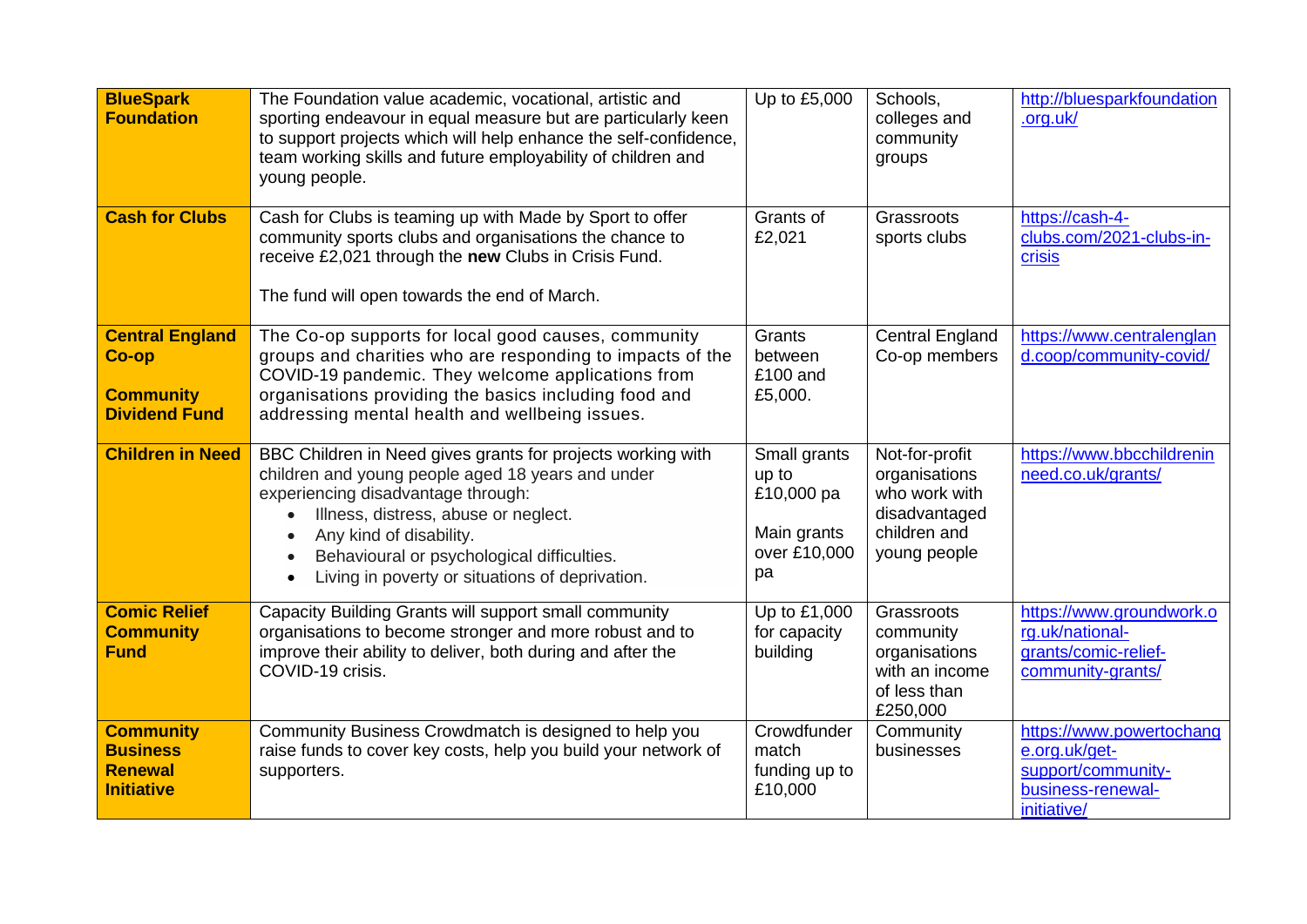| <b>Energy Saving</b><br><b>Trust</b><br><b>Energy Redress</b><br><b>Scheme</b> | The Energy Saving Trust distributes payments from energy<br>companies who may have breached rules. The funds can pay<br>for a range of energy-saving projects, from making a home<br>more energy efficient, to providing advice that helps<br>consumers keep on top of their bills.                                                                                                                                                                               | Grants<br>between<br>£20,000 and<br>£2 million                                       | <b>Charities</b>                                                                                                            | https://energyredress.org.<br>uk/apply-funding                                                                                      |
|--------------------------------------------------------------------------------|-------------------------------------------------------------------------------------------------------------------------------------------------------------------------------------------------------------------------------------------------------------------------------------------------------------------------------------------------------------------------------------------------------------------------------------------------------------------|--------------------------------------------------------------------------------------|-----------------------------------------------------------------------------------------------------------------------------|-------------------------------------------------------------------------------------------------------------------------------------|
| <b>The Family Fund</b>                                                         | Family Fund Business Services delivers BBC Children in<br>Need's Emergency Essentials Programme. This supports<br>children and young people who are facing exceptionally difficult<br>circumstances. The programme provides items that meet a<br>child's most basic needs such as a bed to sleep in, a cooker to<br>provide a hot meal and other items or services critical to a<br>child's wellbeing.<br>All applications must be made by a registered referrer. | Essential<br>items, such<br>as washing<br>machines,<br>cookers and<br>fridges.       | Families,<br>through a<br>registered<br>referrer.                                                                           | https://www.familyfundser<br>vices.co.uk/emergency-<br>essentials/                                                                  |
| <b>The Football</b><br><b>Foundation</b>                                       | The Foundation supports both small and large projects, from<br>goalposts and kit purchase to changing rooms and pitch<br>improvement.<br>Football clubs who use their facilities to encourage other<br>sporting activity are particularly encouraged.                                                                                                                                                                                                             | Grants<br>between<br>£10,000 and<br>£500,000                                         | Football clubs                                                                                                              | https://footballfoundation.o<br>rg.uk/looking-for-funding                                                                           |
| <b>The Foyle</b><br><b>Foundation</b>                                          | The Foundation has reopened their grant schemes, except for<br>applications for major capital projects, with revised criteria for<br>support.<br>Grants are for one year only. Examples of what they can cover<br>include: cover core costs, minor works, equipment purchase<br>and energy efficiency projects.                                                                                                                                                   | Small grants<br>up to<br>£10,000<br>Main grants<br>between<br>£10,000 and<br>£50,000 | Charities with a<br>core remit of<br>Arts or Learning,<br>including<br>libraries,<br>museums,<br>archives and<br><b>SEN</b> | http://www.foylefoundation<br>.org.uk/how-to-apply/                                                                                 |
| <b>The Good</b><br><b>Things</b><br><b>Foundation</b>                          | Applications are now open for Digital Lifeline funding. This is<br>an emergency response project to get devices (tablets), data<br>and digital skills support to people with learning disabilities.<br>Deadline March 19th.                                                                                                                                                                                                                                       | Devices and<br>data, plus<br>cash up to<br>£1,000                                    | Organisations<br>that support<br>people with<br>learning<br>disabilities                                                    | https://www.goodthingsfou<br>ndation.org/news-and-<br>blogs/news/funding-open-<br>devices-and-data-people-<br>learning-disabilities |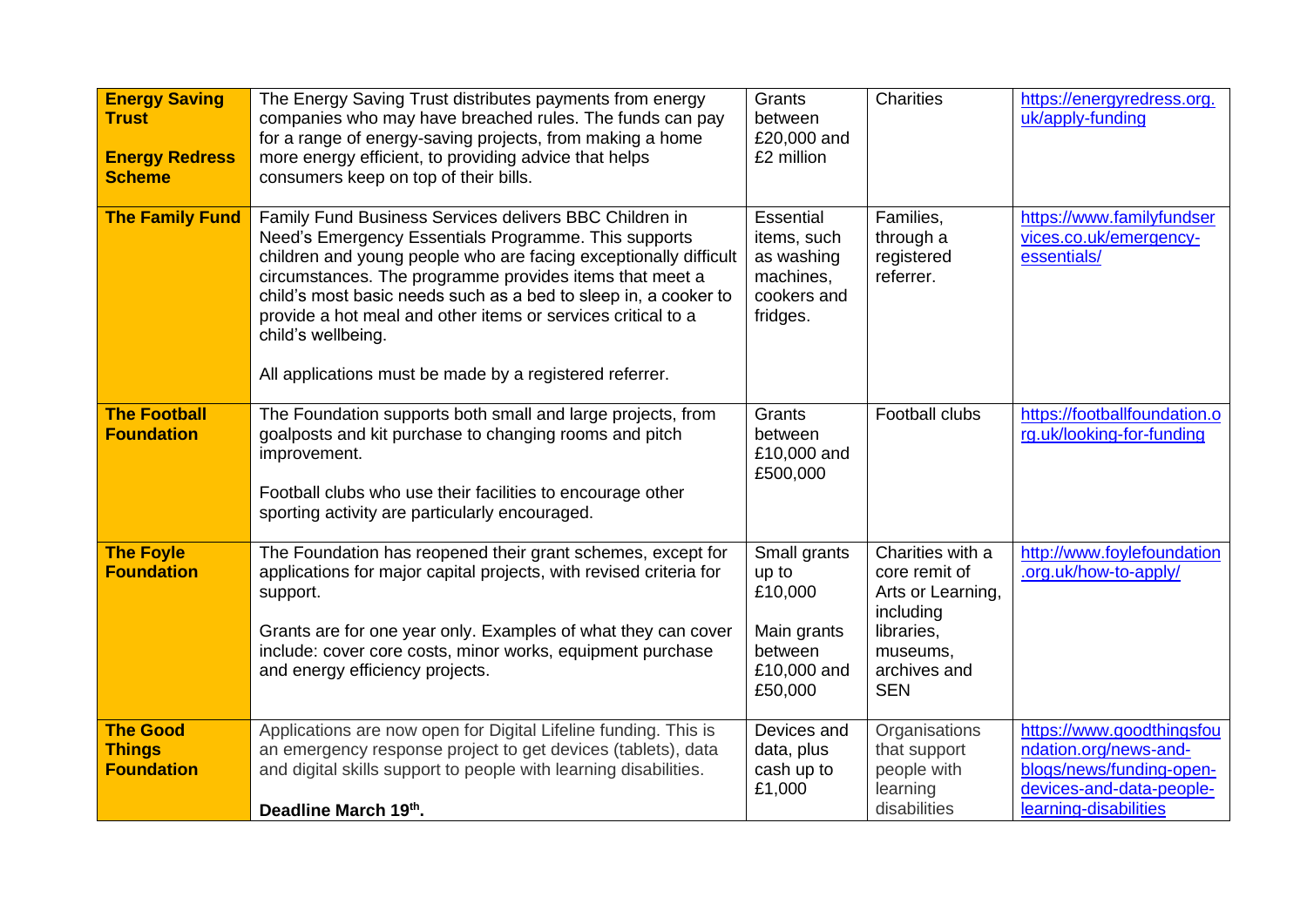| <b>Help the</b>                                                                                   | Help the Homeless makes grants with the aim of helping                                                                                                                                                                                                                                            | Up to £5,000      | Charitable                                               | https://www.help-the-                                            |
|---------------------------------------------------------------------------------------------------|---------------------------------------------------------------------------------------------------------------------------------------------------------------------------------------------------------------------------------------------------------------------------------------------------|-------------------|----------------------------------------------------------|------------------------------------------------------------------|
| <b>Homeless</b>                                                                                   | homeless people return to the community and enabling them to<br>resume a normal life.                                                                                                                                                                                                             |                   | organisations                                            | homeless.org.uk/                                                 |
| <b>Landfill</b><br><b>Communities</b><br><b>Fund - SUEZ</b><br><b>Communities</b><br><b>Trust</b> | SUEZ Communities Trust (formerly SITA) provides funding for<br>capital projects to improve public amenities, including parks,<br>play areas, nature reserves and village halls.<br>Projects need to be located near a SUEZ landfill site. See<br>postcode checker on the website for eligibility. | Up to<br>£50,000  | Not-for-profit<br>organisations                          | https://www.suezcommuni<br>tiestrust.org.uk/                     |
| <b>Landfill</b><br><b>Communities</b><br><b>Fund - Biffa</b>                                      | Biffa operates in the same way as SUEZ (above), for projects<br>near Biffa landfill sites.                                                                                                                                                                                                        | Up to<br>£75,000  | Not-for-profit<br>organisations                          | http://www.biffa-<br>award.org/                                  |
| <b>Landfill</b><br><b>Communities</b><br><b>Fund - FCC</b>                                        | FCC operates in the same way as SUEZ (above), for projects<br>near FCC landfill sites.                                                                                                                                                                                                            | Up to<br>£100,000 | Not-for-profit<br>organisations                          | https://fcccommunitiesfou<br>ndation.org.uk/                     |
| <b>Landfill</b><br><b>Communities</b><br><b>Fund-Augean</b>                                       | Augean operates in the same way as SUEZ (above), for<br>projects near Augean landfill sites.                                                                                                                                                                                                      | Up to<br>£50,000  | Not-for-profit<br>organisations                          | www.grantscape.org.uk/fu<br>nd/augean-community-<br>fund/        |
| <b>Landfill</b><br><b>Communities</b><br><b>Fund - Viridor</b>                                    | Viridor operates in the same way as SUEZ (above), for projects<br>near Viridor landfill sites.                                                                                                                                                                                                    | Up to<br>£50,000  | Not-for-profit<br>organisations                          | https://www.viridor-<br>credits.co.uk/apply-<br>funding          |
| <b>Low Carbon</b><br><b>Workspaces</b>                                                            | Low Carbon Workspaces provides grants to help pay for the<br>installation of energy efficiency upgrades.                                                                                                                                                                                          | Up to £5,000      | Charities and<br>community<br>organisations,             | https://www.lowcarbonwor<br>kspaces.co.uk/eligible-<br>projects/ |
|                                                                                                   | Community organisations and charities can access the fund<br>provided they generate more than 51% of their income from<br>trading activities (as opposed to donations etc).                                                                                                                       |                   | <b>SME<sub>s</sub></b><br>Village halls and<br>community |                                                                  |
|                                                                                                   | For an informal chat, contact Jamie Gowers who is keen to<br>promote the scheme: Jamie.Gowers@ngagesolutions.co.uk,<br>01494 928902.                                                                                                                                                              |                   | shops and pubs<br>are encouraged<br>to apply             |                                                                  |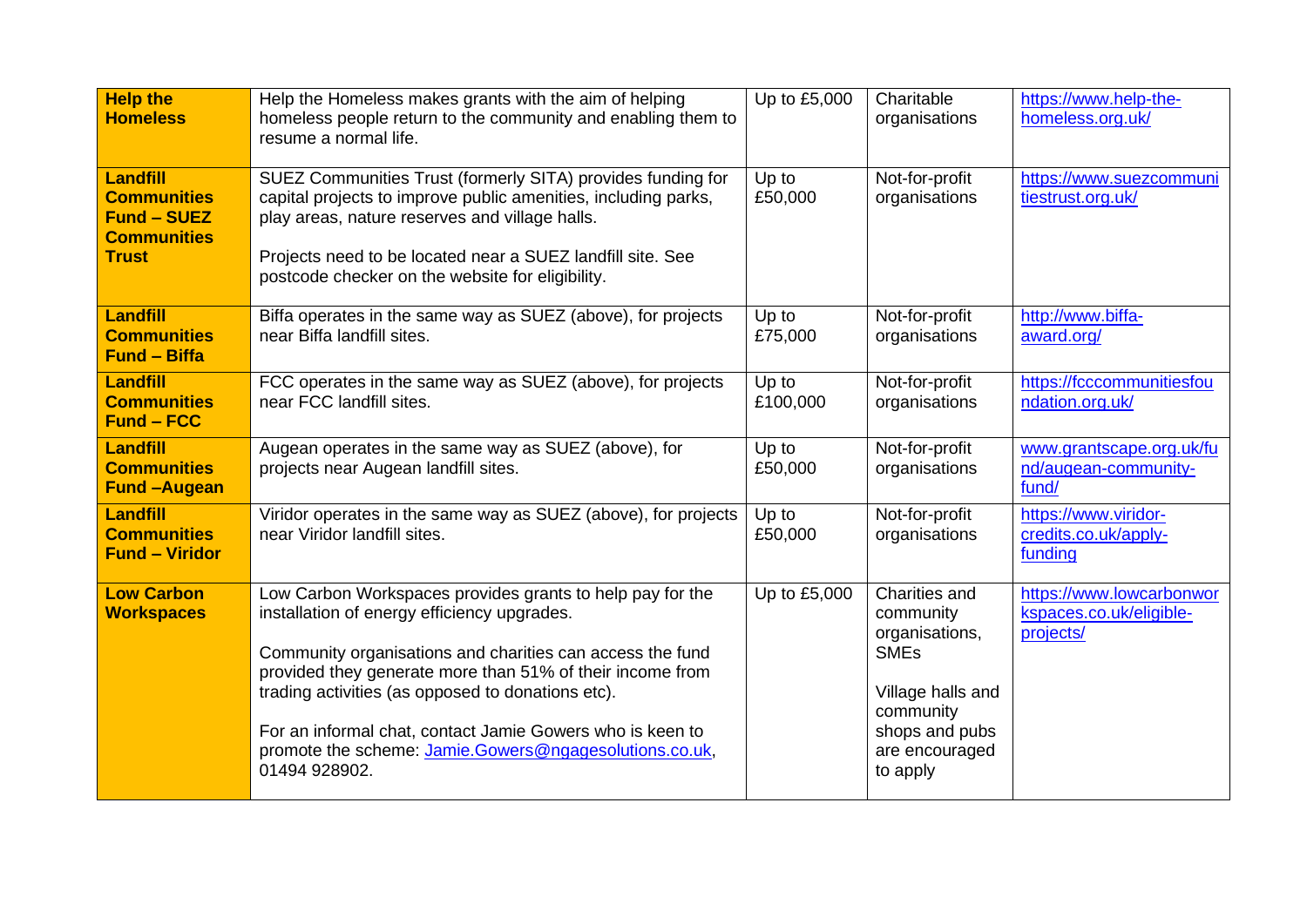| <b>Lloyds Bank</b><br><b>Foundation</b>                       | Charities helping people overcome complex social issues,<br>such as homelessness, trafficking and domestic abuse, can<br>apply for two-year unrestricted funding. This year the<br>Foundation will be open all year rather than through funding<br>rounds, so that charities can apply when they are ready.<br>A Q&A webinar with the members of the grants team will be<br>held on 30 March between 2pm - 3.30pm.                                                                                                                                                                                                                                                                                                         | Grants of<br>£50,000 over<br>2 years    | Charities with an<br>annual income<br>of £25,000 to £1<br>million | https://www.lloydsbankfou<br>ndation.org.uk/we-fund                |
|---------------------------------------------------------------|----------------------------------------------------------------------------------------------------------------------------------------------------------------------------------------------------------------------------------------------------------------------------------------------------------------------------------------------------------------------------------------------------------------------------------------------------------------------------------------------------------------------------------------------------------------------------------------------------------------------------------------------------------------------------------------------------------------------------|-----------------------------------------|-------------------------------------------------------------------|--------------------------------------------------------------------|
| <b>Magic Little</b><br><b>Grants</b>                          | In 2021, Magic Little Grants, with support from the People's<br>Postcode Lottery, will be doubling the amount of organisations<br>they fund.<br>They have also expanded their eligibility criteria. Previously,<br>funding had to go towards projects that were delivering sports<br>or physical activities. But this year funding can go towards:<br>Improving mental wellbeing<br>Enabling community participation in the arts<br>Preventing or reducing the impact of poverty<br>Supporting marginalised groups and promoting equality<br>Improving biodiversity and green spaces<br>Enabling participation in physical activity<br>Responding to the climate emergency<br>Increasing community access to outdoor space | £500                                    | Local charities<br>and community<br>groups                        | https://localgiving.org/mag<br>ic-little-grants/                   |
| <b>Market</b><br><b>Harborough</b><br><b>Building Society</b> | The Foundation will give grants for small capital projects (e.g.<br>purchase of equipment). They only cover part of<br>Northamptonshire, so check the map on their website before<br>applying.                                                                                                                                                                                                                                                                                                                                                                                                                                                                                                                             | Grants<br>between<br>£250 and<br>£5,000 | Community<br>organisations                                        | https://mhbs.co.uk/my-<br>membership/charitable-<br>foundation/    |
| <b>Mick George</b><br><b>Community</b><br><b>Fund</b>         | Mick George provides funding for capital projects to improve<br>public amenities, including parks, play areas, nature reserves<br>and village halls. The fund operates across Northamptonshire.                                                                                                                                                                                                                                                                                                                                                                                                                                                                                                                            | Up to<br>£50,000                        | Not-for-profit<br>organisations                                   | www.grantscape.org.uk/fu<br>nd/mick-george-<br>community-fund/     |
| <b>Morrisons</b><br><b>Foundation</b>                         | The Morrisons Foundation awards grant funding for charity<br>projects which make a positive difference in local communities.                                                                                                                                                                                                                                                                                                                                                                                                                                                                                                                                                                                               | Up to<br>£25,000                        | Registered<br><b>Charities</b>                                    | https://www.morrisonsfou<br>ndation.com/grant-<br>funding-request/ |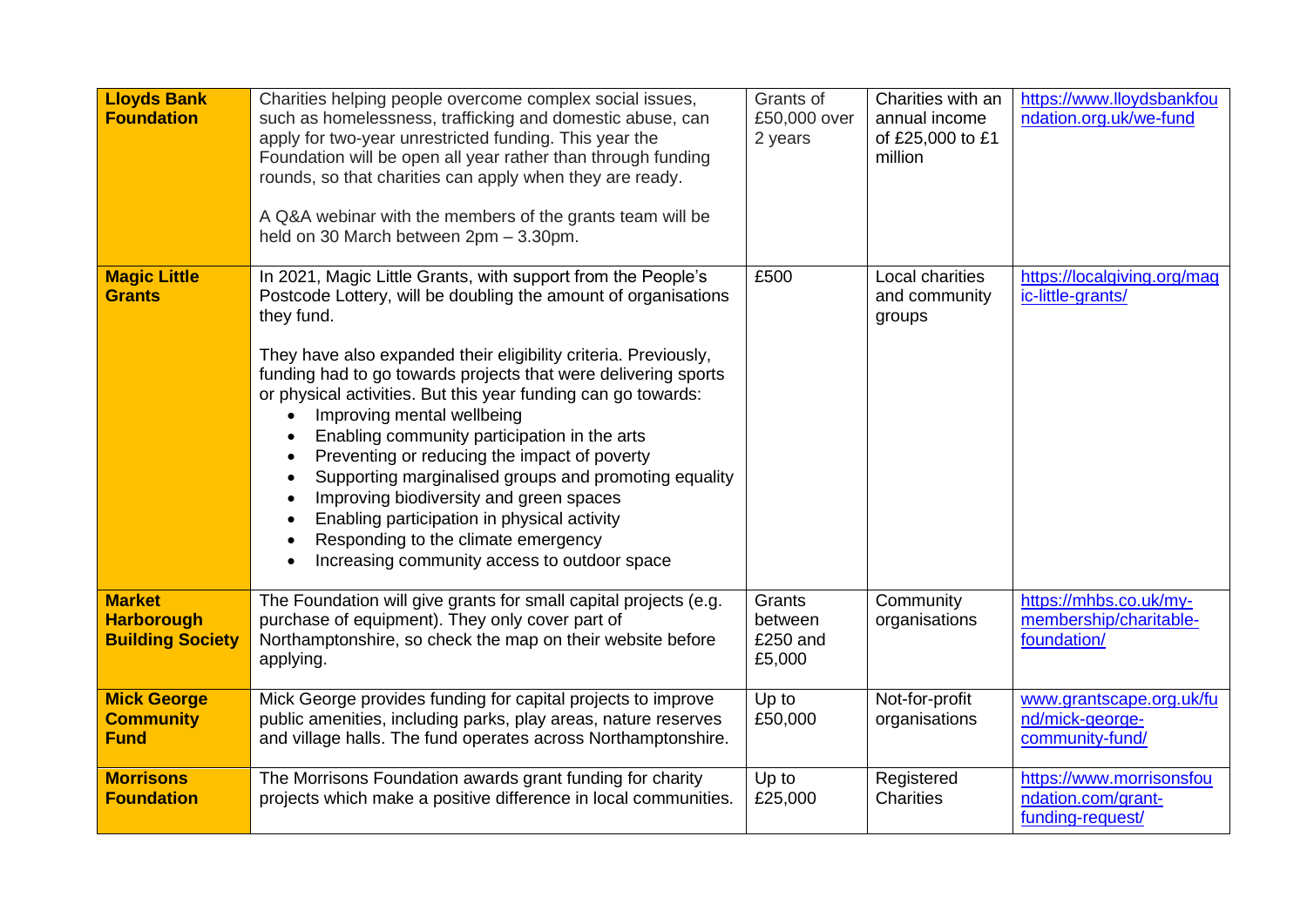| <b>Museum</b><br><b>Development</b><br><b>East Midlands</b>   | Grants for a variety of projects are available for Accredited<br>Museums and those working towards Accreditation.                                                                                                                                                                                                                                                                                                         | Up to<br>£10,000                      | <b>Museums</b>                                                                                              | https://mdem.org.uk/supp<br>ort-grants/grants/                                                          |
|---------------------------------------------------------------|---------------------------------------------------------------------------------------------------------------------------------------------------------------------------------------------------------------------------------------------------------------------------------------------------------------------------------------------------------------------------------------------------------------------------|---------------------------------------|-------------------------------------------------------------------------------------------------------------|---------------------------------------------------------------------------------------------------------|
| <b>Neighbourhood</b><br><b>Planning</b>                       | All groups undertaking a neighbourhood plan / neighbourhood<br>development order are eligible to apply for up to £10,000.<br>Designated neighbourhood forums, and groups based in<br>deprived areas are eligible to apply for up to £8,000 extra and<br>access the programme's technical support packages.                                                                                                                | Grants up to<br>£10,000 or<br>£18,000 | Neighbourhood<br>planning groups                                                                            | https://neighbourhoodplan<br>ning.org/about/grant-<br>funding/                                          |
| <b>Nenescape</b><br><b>Community</b><br><b>Heritage Grant</b> | Awards up to £3,000 for primarily volunteer-led projects which<br>help promote, protect and improve access to heritage within<br>the Nene Valley.<br>Smaller grants of up to £1000 to support activity, research,<br>promotion and restoration of important features associated with<br>the landscape, such as important habitats and species, hidden<br>artefacts, or local traditions, customs and celebrations.        | Grants up to<br>£1,000 or<br>£3,000   | Community<br>organisations<br>along the River<br>Nene                                                       | https://nenescape.org/proj<br>ects-1/communitygrants                                                    |
| <b>Northants.</b><br><b>Community</b><br><b>Foundation</b>    | The Northamptonshire Community Foundation provides a<br>range of different grants to community organisations.<br>They particularly want to hear from organisations working with<br>and for BAME communities, the LGBTQ+ community, women,<br>children, people living with disabilities, older people, people<br>who are homeless, low income communities and those who<br>are among the most vulnerable in our community. | Up to £5,000                          | Community<br>organisations                                                                                  | http://www.ncf.uk.com/gra<br>nts/                                                                       |
| <b>NFU Mutual</b>                                             | Grants are available for projects which meet one or more of the<br>following four areas:<br>• Connecting the community - reducing social isolation,<br>providing opportunities, and encouraging resilience.<br>• Providing care and support to vulnerable people.<br>• Relieving poverty - improving health and wellbeing of<br>communities.<br>• Advancing education and experience for young people                     | Up to £1,000                          | Charities,<br>schools and<br>community<br>groups local to<br>one of NFU<br>Mutual<br>business<br>operations | https://www.nfumutual.co<br>.uk/about-us/responsible-<br>business/nfu-mutual-<br>community-giving-fund/ |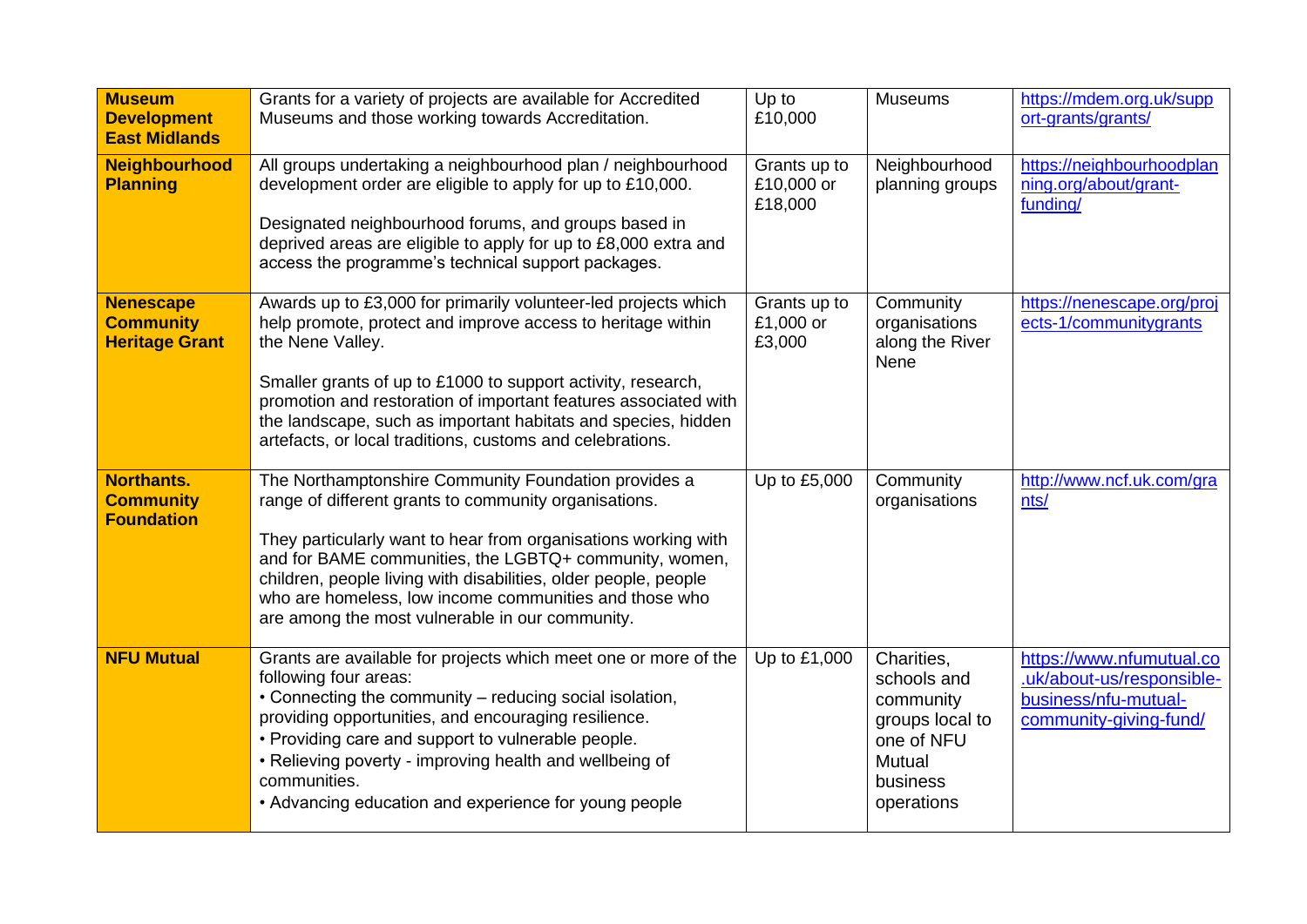| <b>People's</b><br><b>Postcode</b><br><b>Lottery</b>                                     | The Postcode Places Trust is the local branch of the People's<br>Postcode Lottery, covering Northamptonshire. It provides<br>funding under the following themes:<br>Improving mental wellbeing<br>Enabling community participation in the arts<br>Preventing or reducing the impact of poverty<br>Supporting marginalised groups and promoting equality<br>$\bullet$<br>Improving biodiversity & green spaces<br>Enabling participation in physical activity<br>$\bullet$<br>Responding to the climate emergency<br>Increasing community access to outdoor space | Up to £2,000<br>for<br>community<br>groups and<br><b>CICs</b><br>Up to<br>£20,000 for<br>registered<br>charities | Community<br>organisations,<br>CICs and<br>charities                                             | https://www.postcodeplac<br>estrust.org.uk/apply-for-a-<br>grant/                                |
|------------------------------------------------------------------------------------------|------------------------------------------------------------------------------------------------------------------------------------------------------------------------------------------------------------------------------------------------------------------------------------------------------------------------------------------------------------------------------------------------------------------------------------------------------------------------------------------------------------------------------------------------------------------|------------------------------------------------------------------------------------------------------------------|--------------------------------------------------------------------------------------------------|--------------------------------------------------------------------------------------------------|
| <b>Persimmon</b><br><b>Homes:</b><br><b>Community</b><br><b>Champions</b><br><b>Fund</b> | Persimmon Community Champions funds local good causes<br>across the UK. Each of their 31 businesses and the head office<br>gives away up to £2,000 every month. All you need to do is<br>complete the online form, telling them why your group or<br>charity deserves a donation.                                                                                                                                                                                                                                                                                | Up to £1,000                                                                                                     | Not for profits<br>groups or<br>organisations                                                    | https://www.persimmonho<br>mes.com/community-<br>champions/                                      |
| <b>The Prince's</b><br><b>Countryside</b><br><b>Fund</b>                                 | The Fund has grants available for projects which are working<br>to create resilient rural communities, tackling issues such as<br>lack of transport, jobs, shops and community spaces.<br>Projects may protect or boost community owned assets and<br>enterprises, establish or strengthen a locally produced food<br>supply chain, reinvigorate rural transport schemes or otherwise<br>strengthen the sense of community.<br>Deadline March 19th.                                                                                                              | Up to<br>£10,000                                                                                                 | Organisations<br>working in<br>villages and<br>hamlets with<br>populations of<br>less than 3,000 | https://www.princescou<br>ntrysidefund.org.uk/gran<br>t-giving-<br>programme/grant-<br>programme |
| <b>The Rosa and</b><br><b>Smallwood</b><br><b>Trust</b>                                  | The Trust's Women Thrive Fund is distributing grants to<br>organisations working to enable women and girls to improve<br>their mental health and wellbeing and/or improve their financial<br>resilience. Declining mental health, increased risk of emotional<br>trauma and increased poverty levels are their biggest concerns<br>for women and girls across the UK.<br>Deadline March 25th.                                                                                                                                                                    | Up to<br>£40,000                                                                                                 | Specialist<br>women's<br>organisations                                                           | https://rosauk.org/funds/w<br>omen-thrive-fund/                                                  |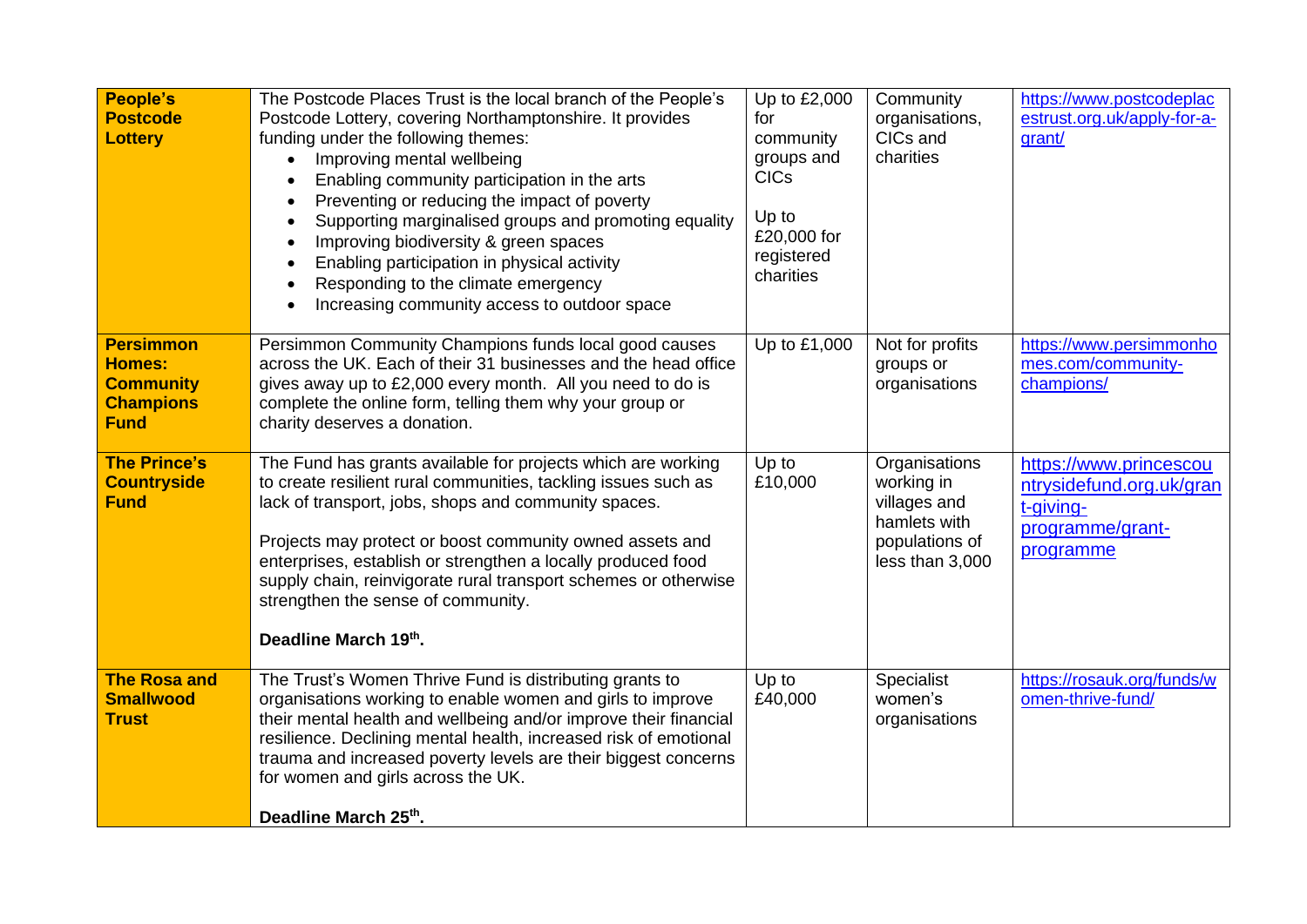| <b>Samaritan's</b><br><b>Purse</b>                 | Samaritan's Purse is offering churches and community groups<br>government-issue laptops and tablets for use within their<br>communities to assist with home learning and ongoing school<br>catch-up.                                                                                                                                                                              | Laptops and<br>tablets, ready<br>and equipped<br>for online<br>learning | Churches and<br>community<br>groups                                                                | https://www.samaritans-<br>purse.org.uk/                                    |
|----------------------------------------------------|-----------------------------------------------------------------------------------------------------------------------------------------------------------------------------------------------------------------------------------------------------------------------------------------------------------------------------------------------------------------------------------|-------------------------------------------------------------------------|----------------------------------------------------------------------------------------------------|-----------------------------------------------------------------------------|
| <b>The Screwfix</b><br><b>Foundation</b>           | The Foundation supports projects which:<br>Help those in need by reason of financial hardship,<br>sickness, distress or other disadvantages and<br>Relate to the repair, maintenance, improvement or<br>construction of homes and community buildings.<br>This can include repairing run-down buildings and decorating<br>the homes of people living with illness and disability. | Grants up to<br>£5,000                                                  | Charities and<br>not for profit<br>community<br>organisations                                      | https://www.screwfix.com/<br>help/screwfixfoundation/                       |
| <b>SEMLEP</b><br><b>Community</b><br><b>Grants</b> | The Community Grants programme offers funding to deliver<br>local projects that help people move back into work or training.<br>Grants can cover 100% of project costs.<br>SEMLEP are particularly looking for projects that can deliver<br>learning online or projects that can be delivered in line with the<br>government COVID-19 guidelines.<br>Deadline March 12th.         | Grants<br>between<br>£10,000 and<br>£20,000                             | Voluntary and<br>community<br>sector<br>organisations                                              | https://www.semlep.com/c<br>ommunity-grants/                                |
| <b>The Seven Stars</b><br><b>Foundation</b>        | Project funding for those challenged by abuse; addiction; those<br>who are young carers; those who are homeless.<br>Supporting young people aged 16 years and under.<br>Enabling young people to have the best start in life.<br>Projects which have a direct impact, based in<br>geographical areas of deprivation and socioeconomic<br>disadvantage.                            | Grants up to<br>£2,500                                                  | Charities and<br>not for profit<br>community<br>organisations<br>with a turnover<br>of under £1.5M | https://the7starsfoundatio<br>n.co.uk/apply/project-<br>funding-application |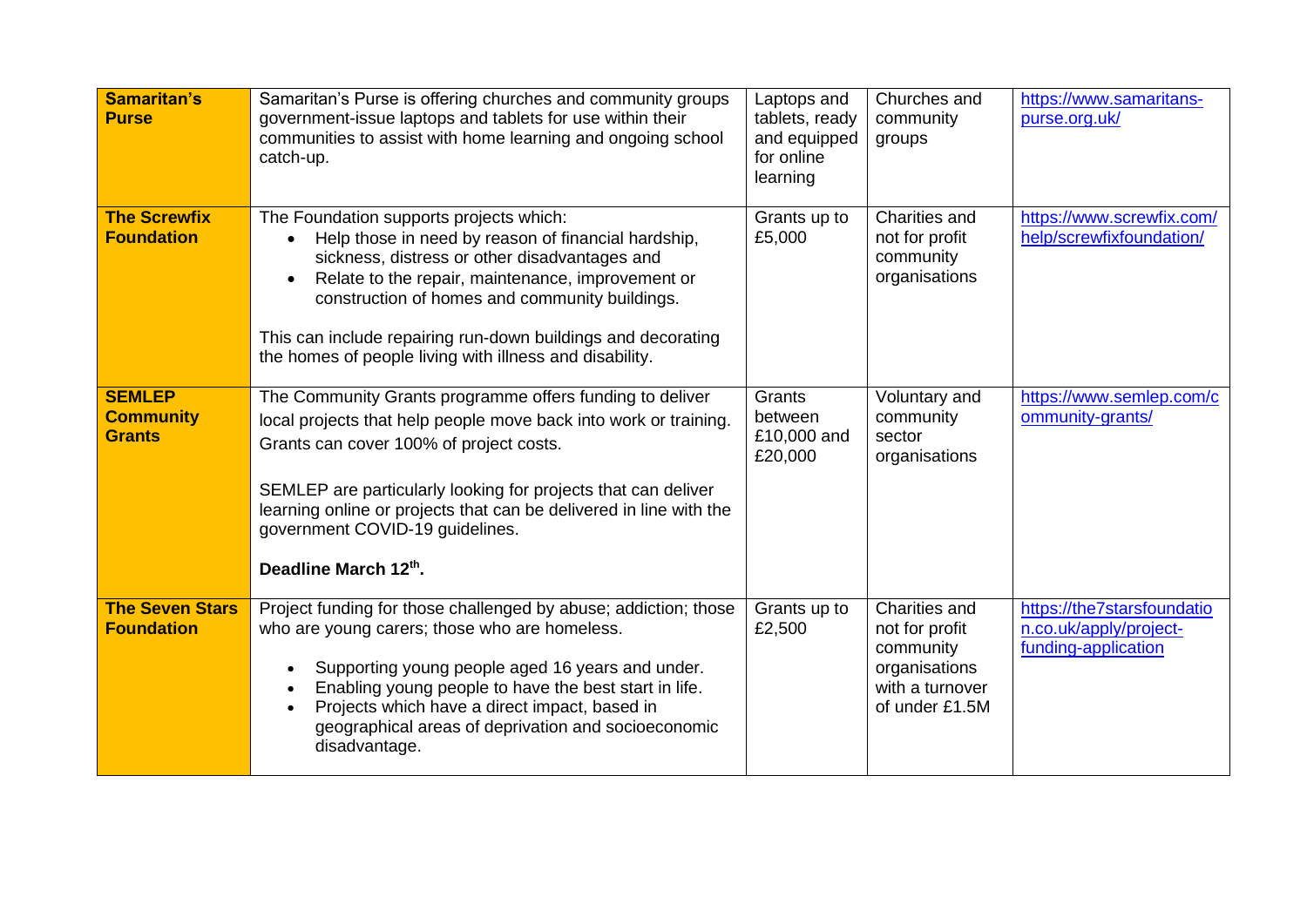| <b>Support</b><br><b>Adoption for</b><br><b>Pets</b> | Pets at Home and its charity Support Adoption for Pets has<br>increased its emergency grant funding, with rescue centres<br>able to apply for grants on a regular basis.<br>Funding is available for:<br>Vet bills<br>Boarding costs<br>Food<br>Salaries of animal care staff<br>Utilities and consumables                                                                                                                                                                                                                                                                                                     | Grants up to<br>£5,000                          | Animal rescue<br>centres                                         | https://www.supportadopti<br>onforpets.co.uk/grant-<br>programme/            |
|------------------------------------------------------|----------------------------------------------------------------------------------------------------------------------------------------------------------------------------------------------------------------------------------------------------------------------------------------------------------------------------------------------------------------------------------------------------------------------------------------------------------------------------------------------------------------------------------------------------------------------------------------------------------------|-------------------------------------------------|------------------------------------------------------------------|------------------------------------------------------------------------------|
| <b>Tesco</b><br><b>Community</b><br><b>Grants</b>    | Bags of Help is Tesco's local community grant scheme, which<br>funds thousands of community projects every year. The<br>projects must meet the criteria of bringing benefits to the<br>community.                                                                                                                                                                                                                                                                                                                                                                                                              | Grants up to<br>£1,000                          | Councils,<br>community<br>organisations,<br>schools              | https://tescobagsofhelp.or<br>g.uk/home/community-<br>apply-bags-help-grant/ |
| <b>Veterans'</b><br><b>Foundation</b>                | Many armed forces charities struggle to raise sufficient funding<br>to support serving and former members of the British Armed<br>Forces' and sometimes their dependants who are in need. The<br>Veterans' Foundation has been created to establish a new and<br>nationwide source of funding to help these charities.<br>They will support projects that:<br>Reduce homelessness<br>Increase employment<br>Provide welfare and medical support<br>$\bullet$<br>Increase confidence and social integration<br>Reduce dependence on drugs and alcohol<br>Support other charitable activities that may be needed | Grants up to<br>£30,000                         | <b>Armed Forces</b><br>charities and<br>charitable<br>activities | https://www.veteransfoun<br>dation.org.uk/                                   |
| <b>War Memorials</b><br><b>Trust</b>                 | Grants support repair and conservation works undertaken<br>following best conservation practice. Almost all war memorials<br>are eligible for support and custodians/owners can find<br>information about eligibility and processes on the website.                                                                                                                                                                                                                                                                                                                                                            | Up to<br>£30,000<br>25-75% of<br>eligible costs | Individuals or<br>organisations,<br>including<br>councils        | http://www.warmemorials.<br>org/grants/                                      |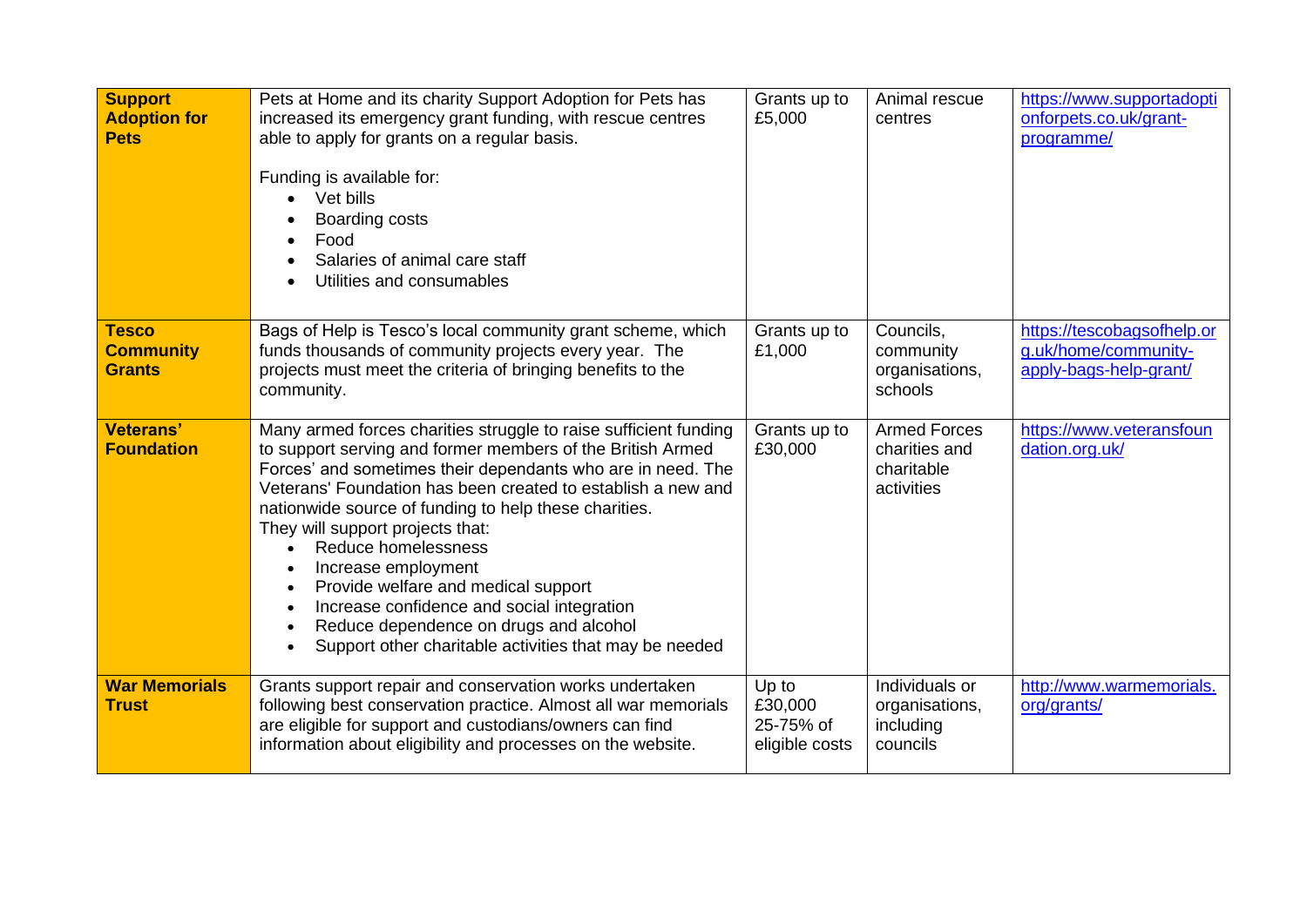| <b>The Wolfson</b><br><b>Foundation</b>             | The main grants programme provides support for places.<br>These grants are for capital initiatives, i.e. buildings (new build<br>or refurbishment) and equipment. We fund a broad range of<br>organisations working across the fields of education, science &<br>medicine, health & disability, heritage, humanities & the arts. | Grants from<br>£15,000 to<br>£150,000,<br>depending on<br>the project | Charities, not for<br>profit community<br>organisations<br>and local<br>authorities | https://www.wolfson.org.u<br>k/funding/funding-for-<br>places/          |
|-----------------------------------------------------|----------------------------------------------------------------------------------------------------------------------------------------------------------------------------------------------------------------------------------------------------------------------------------------------------------------------------------|-----------------------------------------------------------------------|-------------------------------------------------------------------------------------|-------------------------------------------------------------------------|
| <b>The Yapp</b><br><b>Charitable Trust</b>          | The Trust funds projects which focus on:<br>Elderly people<br>Children and young people aged 5 - 25<br>People with physical impairments, learning difficulties or<br>mental health challenges<br>Social welfare<br>Education and learning                                                                                        | Up to £3,000<br>per annum<br>for up to 3<br>years                     | Registered<br>Charities with<br>income less than<br>£40,000 per<br>annum            | https://yappcharitabletrust.<br>org.uk/                                 |
| <b>The Youth</b><br><b>Endowment</b><br><b>Fund</b> | Advance notice: the next round of the Fund opens on April 19th.<br>Potential applicants can sign up for free online workshops.<br>The Fund exists to prevent children and young people, aged<br>10 - 17, becoming involved in violence.                                                                                          | Up to £1<br>million                                                   | Organisations<br>working with<br>young people                                       | https://youthendowmentfu<br>nd.org.uk/themed-grant-<br>round-diversion/ |
| <b>Youth Music</b>                                  | Youth Music invests in music programmes for children and<br>young people, and work that helps organisations to diversify<br>and be more inclusive. Projects can work with children and<br>young people of all ages, from babies and their families<br>through to young adults up to the age of 25.                               | Fund A:<br>£2,000 to<br>£30,000<br>Fund B:<br>£30,001 to<br>£150,000  | Community<br>organisations                                                          | https://network.youthmusi<br>c.org.uk/i-need-funding                    |

## **Online Funding Searches for further funding**

- For a more comprehensive list of sports funders, see [https://www.northamptonshiresport.org/fundingfinder.](https://www.northamptonshiresport.org/fundingfinder)
- For a more comprehensive list of heritage funders, see [www.heritagefundingdirectoryuk.org/.](http://www.heritagefundingdirectoryuk.org/)
- For a more comprehensive list of community funders, see [https://www.grantsonline.org.uk/,](https://www.grantsonline.org.uk/) <https://www.fundingcentral.org.uk/default.aspx> or<https://fundsonline.org.uk/>**.**

Community funders can often cover sports, arts and heritage projects, as well as community projects.